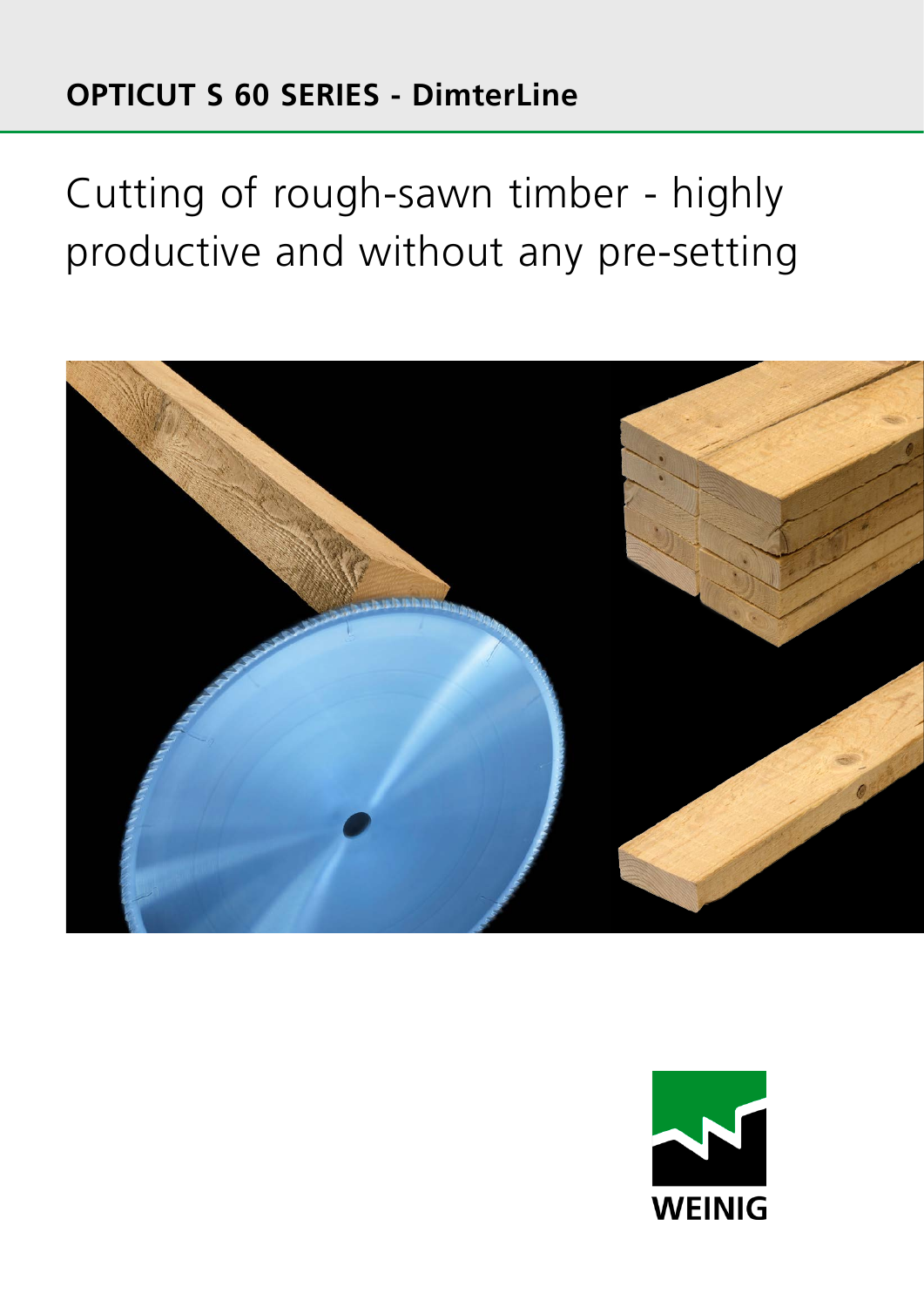### Perfectly organized and informed

OptiPal is the perfect solution for an easy handling of product administration, order entry and production planning. One step further, add-on modules offer many options to simplify and automate all subsequent processes in length cutting. OptiPal helps to improve production flow and gives more transparency in your production process and increase timber yield.

#### Efficient working

The perfect solution for 1-man-operation. The finished parts are lying next to each other in the cut sequence at the outfeed of the saw. This means very short distances for the operator to carry out destacking (e. g. while the machine is treating the next workpiece).







#### One operator - maximum performance

The cross chain conveyor with catch series does not only automate feeding but also helps to increase the operator's performance. Thanks to three buffer places, the operator has room and freedom for additional tasks while the saw is handling the material from the buffer magazine.

#### **Performance, flexibillity and maximum safety:**

The new machine design is convincing in harsh manufacturing environments and meets high expectations: Maximum flexibility combined with highest productivity during permanent operation. Whether packets or individual boards are cut, the versatility of the OptiCut S 60 is inspiring and there is no need to make time consuming pre-settings in advance. The automatic optimizing crosscut saw OptiCut S 60 has to meet the hightest demands - Your demands! The modular system allows a perfect adaption to your needs and requests. The application of standard industrial components allows shortest delivery times, high flexibilIty with regard to future upgrades or add-ons as well as maximum operational safety in your production.



# WEINIG OPTICUT S 60 - DimterLine: The entry into the high-performance class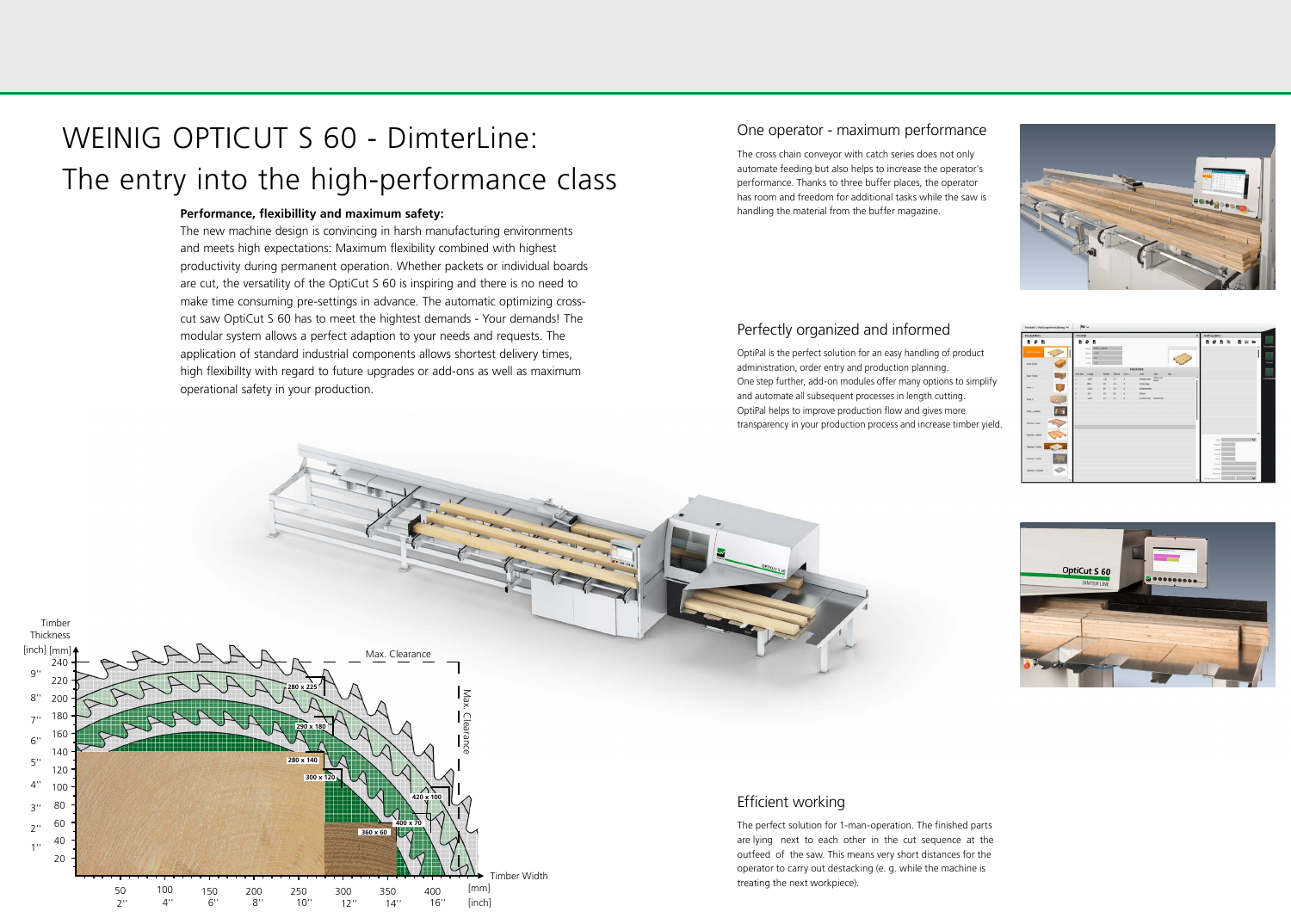#### **Performance, flexibillity and maximum safety:**

The new machine design is convincing in harsh manufacturing environments and meets high expectations: Maximum flexibility combined with highest productivity during permanent operation. Whether packets or individual boards are cut, the versatility of the OptiCut S 60 is inspiring and there is no need to make time consuming pre-settings in advance. The automatic optimizing crosscut saw OptiCut S 60 has to meet the hightest demands - Your demands! The modular system allows a perfect adaption to your needs and requests. The application of standard industrial components allows shortest delivery times, high flexibilIty with regard to future upgrades or add-ons as well as maximum operational safety in your production.

# WEINIG OPTICUT S 60 - DimterLine: The entry into the high-performance class

Subject to technical modifications. The information and illustrations in this brochure also include extras which are not part of the standard package. Protective coverings may have been removed for purposes of photography.

- High flexibility from batch size 1
- Reduced unit cost thanks to
- 1-man-operation • Automatic, intelligent waste removal
- Efficient cutting of packets

Our company's own hardware and software design guarantees a perfect interaction of all components and smooth operation. Thanks to the easy-to-use interface, settings and selections of cutting lists can be carried out very quickly. Integration into your own company's network as well as a quick data import and export can be realized at any time.

#### Increase productivity

The OptiCut Stacker simplifies work, increases productivity and reduces manpower. The highly precise alignment of the packets, the guidance of the paternoster elevator resistant to vibrations and the easy-to-handle operation via OptiCom Pro guarantees reliable operation. High flexibility thanks to very short set-up times. Finished parts in small quantities can be ejected onto tables or directly into pallet cages.



#### **OptiCut S 60 DimterLine - the strongest argument for automatic length cutting**

optimization

- Maximum timber yield thanks to
- Up to 4 times more performance compared to a manual cross-cut saw • Comprehensive production statistics
- Ingenious options of remote assistance and maintenance • In-house design department for software and hardware



available

#### Comfort begins with the control system

All functions and set-ups are made centrally and intuitively via the operating terminal OptiCom Pro. The operator has access to all parameters and data of the current order via large display of 15.6" (18.5" optional) - clearly legible and in his own language!

#### Perfectly organized and informed

You are deciding when, in which way and how often a finished piece will be printed. If you need this for your in-house part tracking, for a secure identification in the manufacturing process or as a quality label - the marking is executed fully automatically and perfectly implemented in the process flow of the OptiCut.



#### More than simply cutting

Always have either lowest waste or highest quality. The full optimization mode guarantees for an optimum utilization of the workpieces subject to the raw length. Furthermore, it considers the defects and grades marked by the operator.



#### Maximum flexibility

The operator is able to carry out other activities during the cutting process of the saw which leaves him freedom to fulfill other important tasks - for example marking of defects / grades of the raw material. This is possible thanks to an optimum use of the buffer function of the cross chain conveyor.